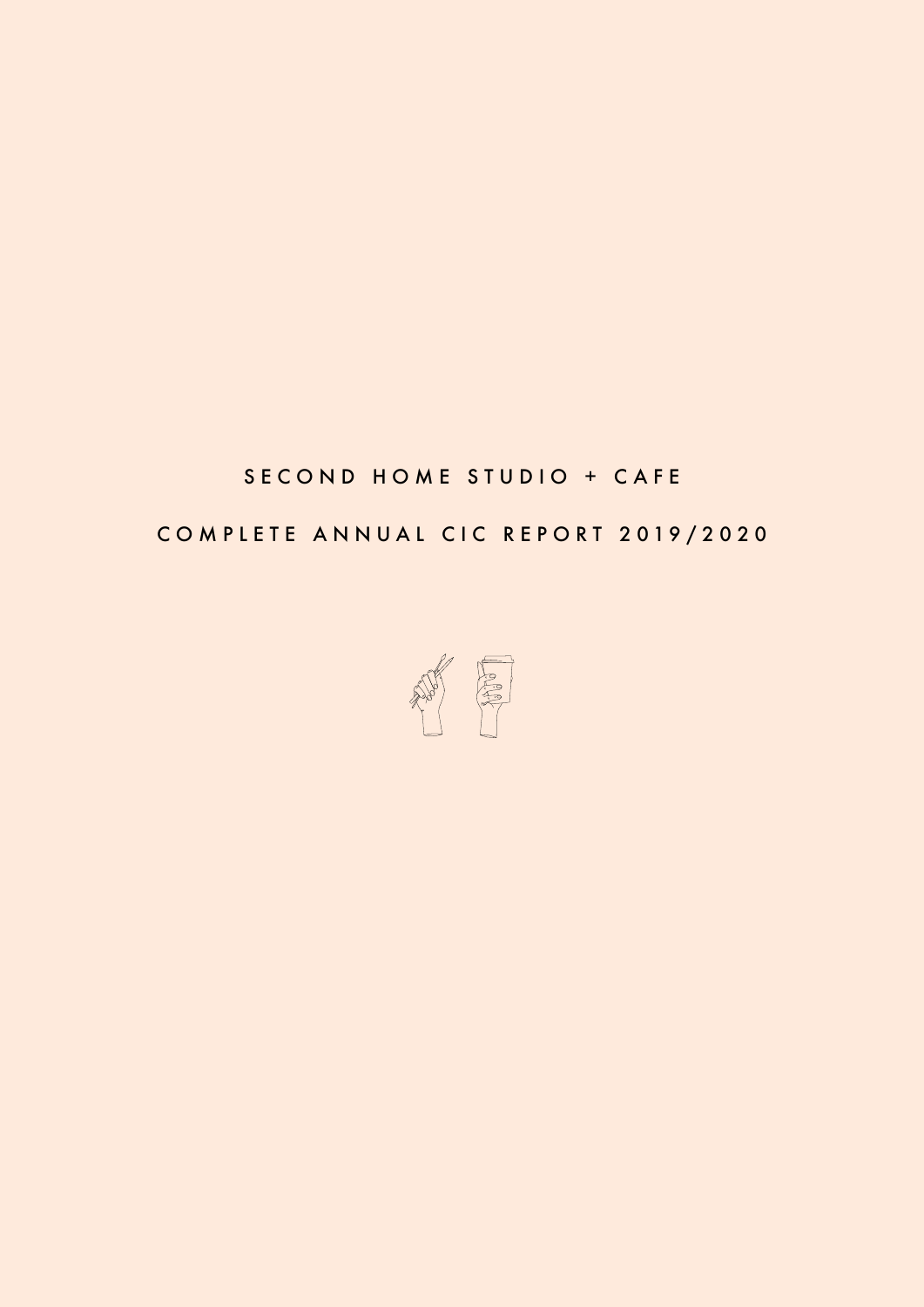SECOND HOME STUDIO + CAFE



COMPLETE ANNUAL CIC REPORT 2019/2020

DIRECTORS REPORT

OBJECTIVES AND ACTIVITIES.

SECOND HOME STUDIO + CAFE ARE A CIC FOCUSED ON MAKING ART MORE ACCESSIBLE. OUR COMPANY AIMS TO:

- HOST ART CLASSES AT AFFORDABLE PRICES
- PROVIDE ART TUITION AND MATERIALS TO OTHER NOT-FOR-PROFITS AND CHARITIES
- WORK WITH AND SUPPORT OTHER COMMUNITY ART PROJECTS.

IT WAS NOTED IN OUR COMMUNITY INTEREST STATEMENT THAT THE FOLLOWING OBJECTIVES WOULD BE MET ONCE A PERMANENT PREMISES HAD BEEN OBTAINED:

- MAKING ART MATERIALS ACCESSIBLE TO ALL PATRONS.
- PROVIDING A SPACE FOR EMERGING ARTISTS TO EXHIBIT THEIR WORK.
- PROVIDING A SPACE FOR PRACTISING ARTISTS.
- PROVIDING A SPACE FOR EMERGING ARTISTS TO EXHIBIT THEIR WORK.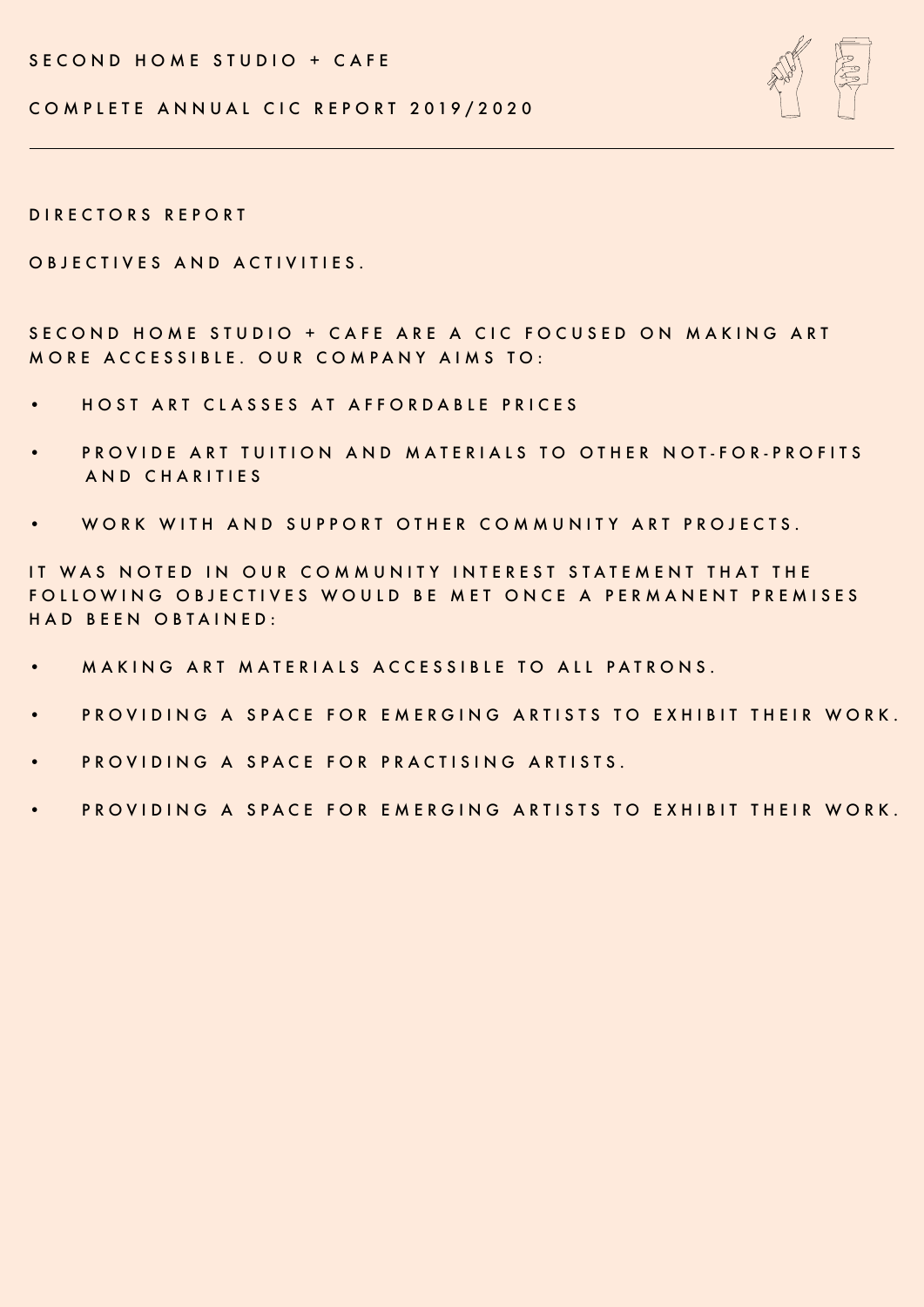SECOND HOME STUDIO + CAFE





DIRECTORS REPORT CONTINUED

ACHIEVEMENTS AND PERFORMANCE.

DURING THE YEAR 2019/2020 , THE COMPANY HAS BEEN OPERATING ON A PART TIME BASIS WITHOUT A PERMANENT PREMISES - SOMETHING WHICH WE HOPE WILL CHANGE IN THE YEAR 2020/2021. DURING THE LAST YEAR, THE COMPANY HAS BENEFITTED THE COMMUNITY IN THE FOLLOWING WAYS:

- D ELIVERED 11 ART CLASSES WITH 114 ATTENDEES, ALL AT AFFORDABLE RATES. WE PARTNERED WITH LOCAL CREATIVES TO BRING THESE CLASSES TO THE COMMUNITY IN ORDER TO PROVIDE A HIGH QUALITY SERVICE AND INCOME FOR THE LOCAL CREATIVES THEMSELVES.

- PARTNERED WITH 3 OTHER NOT-FOR-PROFIT ORGANISATIONS. WE PARTNERED WITH THREE OTHER CHARITABLE ORGANISATIONS TO PROVIDE TUITION AND FINANCIAL SUPPORT IN THE LAST YEAR.

PARTNERED WITH ONE OTHER COMMUNITY LEAD ART PROJECT. WE PARTNERED WITH THIS ORGANISATION TO PROVIDE CREATIVE DEVELOPMENT SUPPORT FOR THEIR ORGANISATION WHICH INCLUDED THE IMPLEMENTATION , DESIGN AND PAYMENT OF THEIR WEBSITE FOR THEIR FIRST YEAR.

FURTHER TO THE ABOVE, SECOND HOME HAS SURPASSED IT'S EXPECTATIONS FOR THE YEAR WITH THE ORGANISATION AND IMPLEMENTATION OF 8 ART EXHIBITIONS - ALL OF WHICH FEATURED LOCAL ARTISTS. PROVIDING SPACE FOR ARTISTS TO EXHIBIT MEANT THAT THEY WERE ABLE TO ACCESS A WIDER AUDIENCE FOR THEM TO PROMOTE THEIR WORK AND SELL MORE. WE WERE ABLE TO GENERATE £1,380 OF INCOME TO LOCAL ARTISTS THROUGH EXHIBITIONS AND CLASS TUITION OPPORTUNITIES.

ALTHOUGH WE HAVE FULFILLED, AND IN SOME WAYS SURPASSED OUR REQUIREMENTS AS A CIC IN THE YEAR 2019/2020 , IT IS WORTH NOTING THAT THE COVID-19 PANDEMIC SOMEWHAT STUNTED OUR GROWTH. IN THE COMING YEAR 2020/2021, SECOND HOME STUDIO + CAFE CIC HOPES TO PROCURE A PREMISES WHICH WILL ALLOW US TO PROVIDE; LONG TERM, AFFORDABLE STUDIO SPACE FOR PRACTICING ARTISTS, ART MATERIALS ON SITE WHICH ARE FREE OF CHARGE, AFFORDABLE EQUIPMENT HIRE, AND EXHIBITION SPACE.